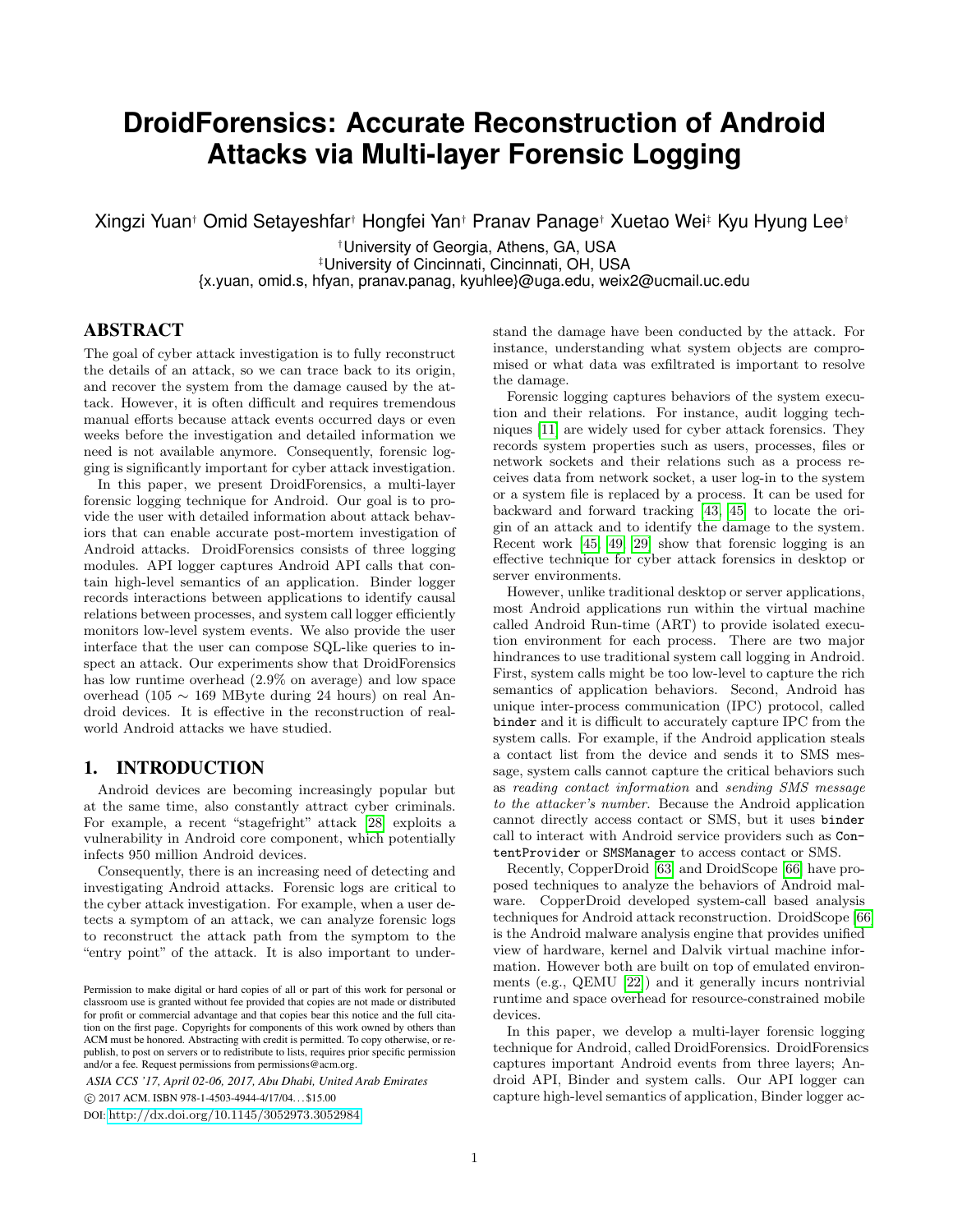curately captures interactions between applications, and system call logger records low-level events such as system calls. In addition, DroidForensics provides easy-to-use, SQL-like user interface that the user can compose queries to inspect an attack. DroidForensics generates a causal graph to answer the query and the user can iteratively refine queries based on the previous graph. We do not require an emulated environment and DroidForensics is designed for real devices. In summary, this paper makes the following contributions:

- We design and implement a multi-layer forensic logging system for Android. Our system consists of three modules to capture different levels of information from high-level application semantics to low-level system events. We also accurately capture inter process communication via Android's binder protocol.
- We develop a light-weight system call logging technique for Android. Existing Android audit system [\[4\]](#page-10-4) causes up to 46% overhead in Nexus 6 that would be too expensive to be active during normal execution. Our runtime overhead on Nexus 6 is only less than 4.05%. We can also reduce the space consumption substantially.
- We develop an easy-to-use user interface to aid the attack investigation. The attack reconstruction is carried out by writing SQL-like queries. Our pre-process automatically converts the user query to SQL-queries, and the post-processor generates causal graphs.
- We evaluate the efficiency, effectiveness and compatibility of DroidForensics. The results conducted on widely used Android benchmarks show that our runtime overhead is only about 2.9% on average and 6.16% in the worst case. We present that 31 android malwares are effectively resolved by querying various levels of information. The compatibility results produced by Android Compatibility Suite (CTS) show that Droid-Forensics maintains the same compatibility-level comparing with original Android.

The rest of this paper is organized as follows. Section [2](#page-1-0) introduces the overview of DroidForensics and motivating example using Android malware called AVPass. Section [3](#page-2-0) discusses our design and implementation details. In Section [4,](#page-6-0) we evaluate DroidForensics for efficiency, effectiveness and compatibility. We discuss limitations of DroidForensics and our future plans in Section [5.](#page-8-0) Section [6](#page-9-0) presents related works and we conclude the paper in Section [7.](#page-10-5)

# <span id="page-1-0"></span>2. SYSTEM OVERVIEW AND MOTIVATING EXAMPLE

In this section, we present an overview of DroidForensics and we use a real-world Android malware, AVPass [\[14\]](#page-10-6), to motivate our work.

A high-level overview of DroidForensics is depicted in Figure [1.](#page-1-1) It has three logging modules, namely API logger, Binder logger and System call logger. API logger captures important Android APIs such as accessing database, controlling sensitive devices (e.g.,a camera, GPS or microphone). Binder logger monitors interactions between processes via IPC or RPC, record their information such as process id for the caller (or the client) and the callee (or the server), and a message shared between them. Finally system call logger records forensic-related system calls such as calls that

<span id="page-1-1"></span>

Figure 1: High level overview of DroidForensics

affect other processes (e.g., fork, kill) or other system object (e.g., read, write, recv, send). To record a global order of these events from different layers, API and Binder loggers forward their events to system call logger and system call logger stores them with global timestamps. The dotted line in Figure [1](#page-1-1) shows the flow of collected forensic logs. DroidForensics periodically transfers those forensic data to an external server through wifi and three layers of logs are encoded uniformly into a relational database. Finally the user can compose SQL-like queries to investigate an attack. DroidForensics converts the user query to SQL-queries and also generates a causal graph using the output from forensicDB. The user can observe malicious behaviors from different layers in a unified causal graph, and refine queries for the further investigation.

Attack Description: Suppose John carries an Android smart phone, and falls victim to a social engineering malware download attack by clicking on a link in an advertisement page. The malware, AVPass [\[14\]](#page-10-6), silently installed in John's device. The malware deletes an icon and a widget preview to hide from the user, then steals sensitive information such as contacts, SMS messages from the victim device. Finally, the malware stores sensitive data into the local SQLite database for exfiltration.

Forensic Analysis: John accidentally detects that a suspicious process, com.lge.clock with pid 3052, is running in the background. He wants to identify what this process has done in his device. However, the malware's activities happened a while ago, and the inspection of the malware process or the device states does not provide a clear evidence of the attack. He then tries to reconstruct the process behavior using our technique. DroidForensics successfully captured the behaviors of the malware in three layers, Android API, binder, and system calls. John composes the first query to find out the events invoked by the process 3052:

#### \$ SELECT \* FROM SYSCALL,BINDER,API WHERE pid=3052;

DroidForensics's pre-processor converts the user-query into SQL queries. John's first query is converted to SQL union query to retrieve the output from multiple sources. Our post-processor generates a causal graph from the output of the query. The blue dotted box in Figure [2](#page-2-1) shows an (simplified) output from John's first query. The graph shows that the suspicious process read four files through system calls, namely com.lge.clock.xml, config.txt, res.db-journal and res.db. From the read events to res.db-journal and res.db, John understands that process 3052 accesses a local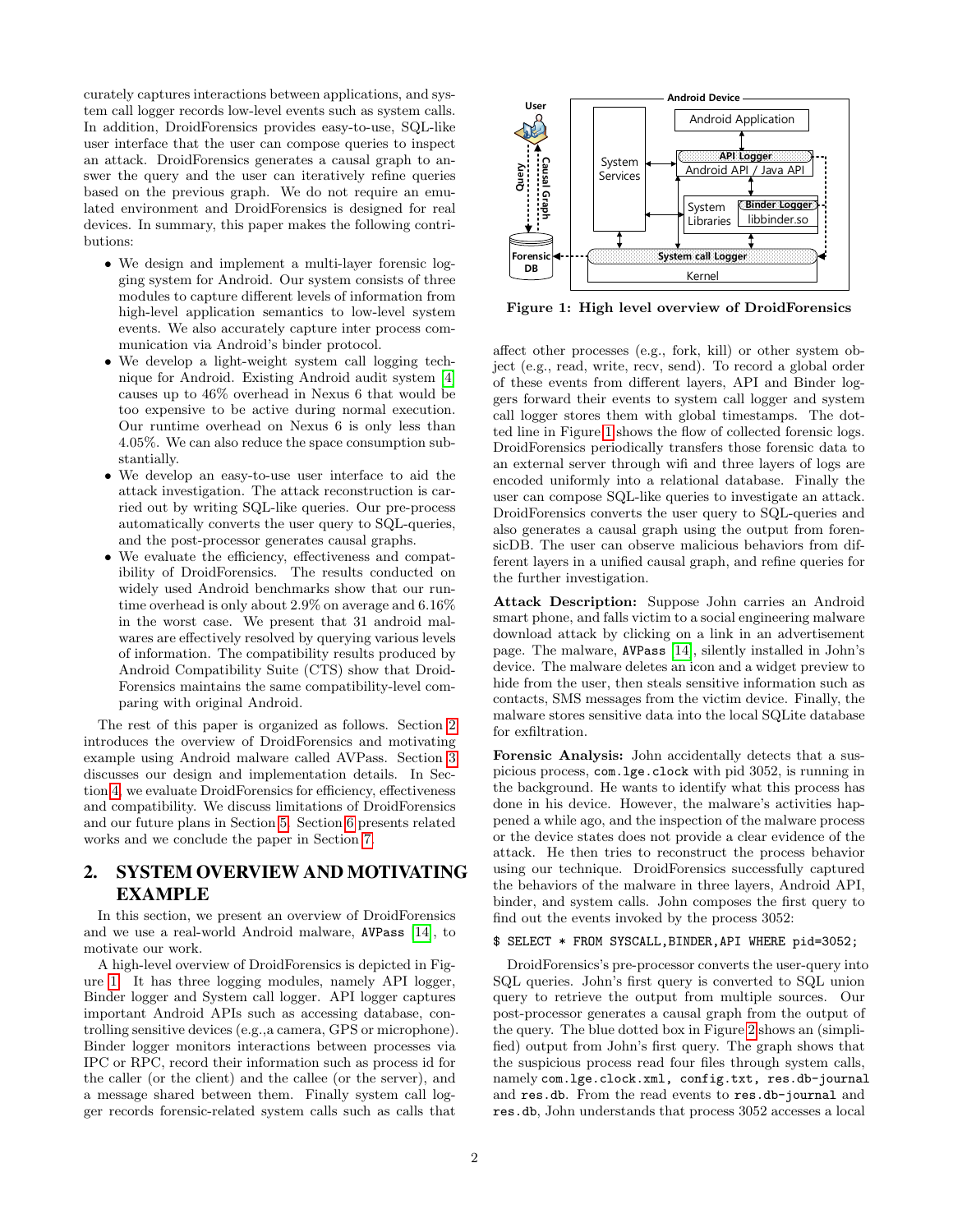<span id="page-2-1"></span>

Figure 2: Generated causal graph from the user queries.

database, but he wants more specific information such as an exact query that 3052 used. Fortunately, DroidForensics's API logger captures SQLite API invoked by process 3052 and shows the query as well as the target database in the graph. There were multiple SQLite queries from the malicious process (bottom right corner in Figure [2\)](#page-2-1). It creates table, updates table state, and inserts data into various tables.

The graph also shows multiple binder transactions to three different servers, pid 2515, 2179 and 1913. Now John wants to further understand what have happened in those servers. Each binder event has a start time (STime) and an end time (ETime) of each binder transaction. They show the time stamps when the binder sends a request to the server process and receives a reply. For example, process 3052 invoked the binder call to the server 2151, and the binder driver sends this request to process 2151 at 2016-09-08 17:51:06.21, and the binder driver received the replay from 2151 at 2016-09- 08 17:51:06:21. We assume that all server behaviors between two time stamps are causally related to the client. We discuss details of binder events in the section [3.2.](#page-3-0) John composes following three queries to further investigate behaviors from the server processes: \$ SELECT \* FROM SYSCALL,BINDER,API

```
WHERE pid=1913 and STime >=
```

```
'2016-09-08 18:04:51.76' and ETime <= '2016-09-08 18:07:56:45';
$ SELECT * FROM SYSCALL,BINDER,API WHERE pid=2179 and STime >=
'2016-09-08 17:53:07.13' and ETime <= '2016-09-08 17:53:08:18';
$ SELECT * FROM SYSCALL,BINDER,API WHERE pid=2515 and STime >=
'2016-09-08 17:51:06.21' and ETime <= '2016-09-08 17:51:06:21';
```
Figure [2](#page-2-1) shows a generated graph from the queries. The output from each query is merged into the previous graph so that John can see the full graph. It shows that process 1913 retrieves contact lists, 2179 reads SMS messages from the phone, and 2515 deletes the malware icon and widget preview to hide itself from the user. Now John fully understands the attack flow. The malware steals private information and stores it into a local database (com.lge.clock  $\hbarles\$ app93\resdb), and also the malware deletes the icon and preview.

Existing Techniques: Traditional system call logging [\[11,](#page-10-1) [12\]](#page-10-7) does not show interactions between the malware process and service providers through binder protocols. For example, John only knows that the malware accesses the local database file, but system call logs do not show binder transactions or SQLite queries. Therefore, he will miss most attack behaviors.

CopperDroid [\[63\]](#page-11-3) developed a technique to capture binder IPC from ioctl system calls, but it may hurt the runtime performance due to heavy logging (it pulls out the user memory used by ioctl) and analysis requirements. More importantly, it cannot capture the high-level API behaviors such as SQLite queries. Accessing SQLite does not always invoke system calls. Because it is common for SQLite to cache a whole table into memory, and accessing memory-loaded table does not need a system call. For example, process 1913 and 2515 in Figure [2](#page-2-1) do not show any system call because target tables are already loaded in the memory. System call logs will completely miss those behaviors.

DroidScope [\[66\]](#page-11-4) is a malware analysis engine that provides a unified view of malware behaviors. Similar to our approach DroidScope monitors multiple aspects of malware executions. However, DroidScope was designed for the Dalvik virtual machine. Dalvik environment is not available anymore on Android-6.0 and newer versions, so it makes Droid-Scope's analysis engine for Dalvik bytecode infeasible. Furthermore, both DroidScope and CopperDroid require emulated environments (e.g., QEMU) to monitor and analyze the process execution that generally incurs high overhead.

Taint tracking techniques [\[31,](#page-10-8) [25,](#page-10-9) [65,](#page-11-5) [62\]](#page-11-6) might be able to detect what information got stolen, but cannot show how the attack unfolded. Additionally, taint tracking generally requires instruction-level monitoring to propagate taint tags that causes high overhead.

## <span id="page-2-0"></span>3. SYSTEM DETAILS

Before we introduce the details of our implementation, we will briefly discuss an overview of Android framework. Android is a Linux-based Operating System for mobile devices and tablet computers. Even though Linux kernel is the core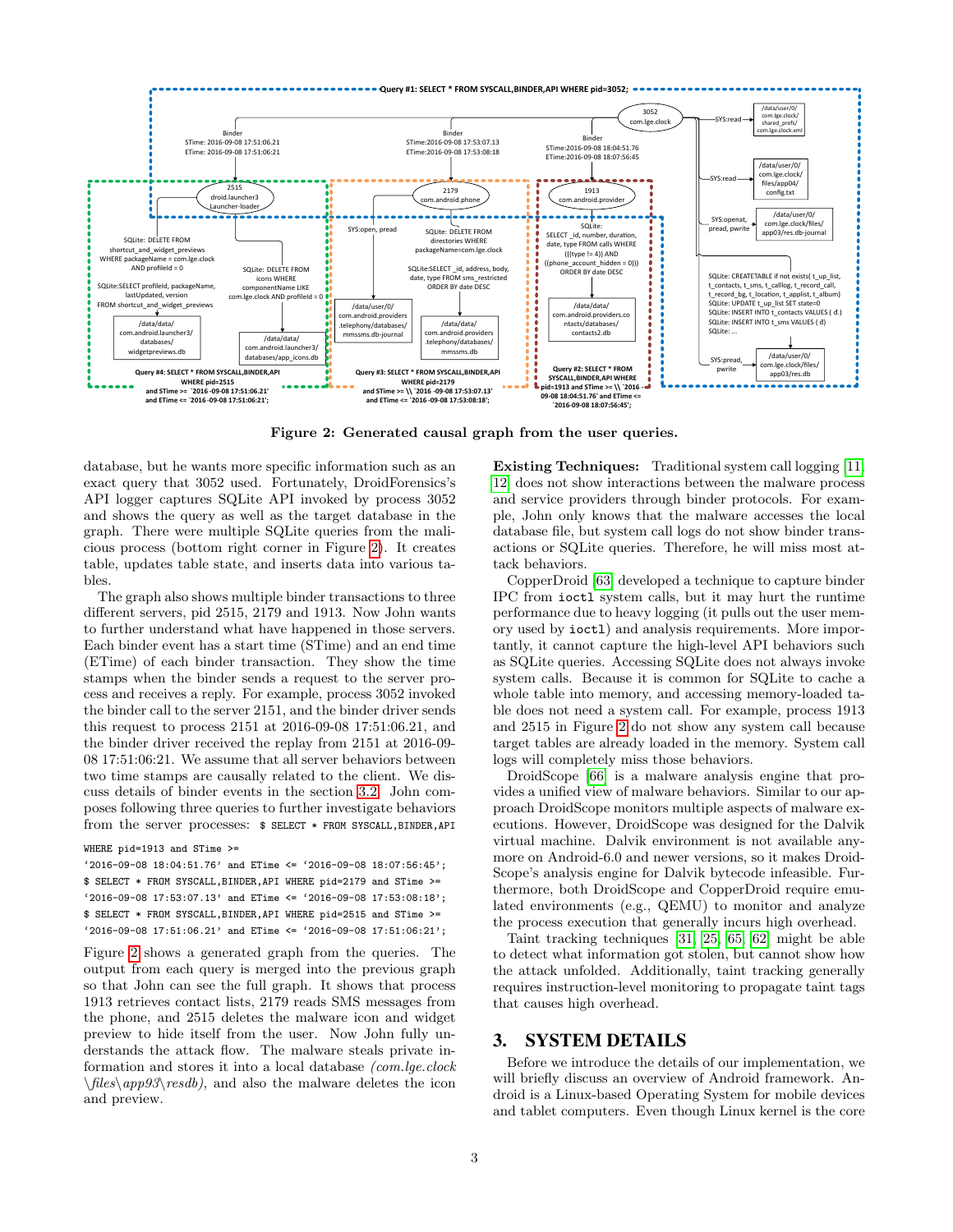part of Android, there are important differences in application execution models.

First, Android does not allow to use traditional System V based IPC or RPC protocols, but Android applications need to use binder, a custom implementation of IPC/RPC protocol. Binder communication is an important source to capture causal relations between processes.

Second, Android provides various Android-specific APIs such as framework APIs, system APIs, and resource APIs. The API usage often represents high-level program semantics.

Most Android applications are written in Java, but Android also allows developers to write code in native components (C or C++) to enhance the performance. Native components can invoke methods in Java libraries and also directly call lower-level instructions such as system calls.

#### <span id="page-3-2"></span>3.1 Android API Logging

API logger captures application's activities at the API level to reason about how it interacts with the Android runtime framework. It can also capture an interaction between native components and Android APIs. We directly instrument Android source code to capture important APIs with their arguments and return values. In particular, we identify the set of Android APIs that potentially induce causal relations with system objects such as the device resources or private data. We instrument 21 Android APIs and they mainly fall into three categories:

- Framwork APIs: We capture APIs that can handle Android framework resources. For instance, SMSManager APIs can send and receive SMS messages, TelephonyManager APIs can call or receive calls and also get device's IMEI number. PackageManager APIs allow to install or uninstall APK packages and also scan installed application lists.
- System APIs: We monitor APIs that can access camera, GPS, and microphone defined in Camera, Location and MediaRecorder classes, respectively.
- Resource APIs: We log APIs that can access device contents such as a local storage or a database. For instance, we capture SQLite database APIs and content provider APIs.

Our instrumented code snippets collect API information and send it to system call logger where we assign each event a global timestamps to show the happens-before relations between different logs. We store API information into heap memory, and we use openat () system call to deliver the data to system call layer. openat has three arguments, (int fd, char\* path, int oflag) and we use fd as an indicator of log type. For example we use -255 for API and -256 for Binder. path points to the process heap memory where we store API information. Note that we can send an arbitrary length of data through the memory. openat with a negative fd simply returns an error from the kernel and does not cause any side-effect only except Linux errno [\[9\]](#page-10-10). When a system call fails, the kernel sets an errno to indicate a reason of the error. We save the current errno before openat and restore it after the system call to avoid a side effect from errno.

Alternative approach: We studied an alternative approach that can reduce the manual instrumentation. The idea started from an observation that most API calls from Android ap-

<span id="page-3-1"></span>

Figure 3: An overview of binder protocol.

plications invoke DoCall(), Invoke() or Execute() methods defined in Android runtime class. Then they search the destination API address and jump to the target API. If the call arrives at DoCall(), Invoke() or Execute(), the target API name and their arguments can be retrieved from ShadowFrame data structure. Our idea is to instrument only those three methods to capture API calls and their arguments. We can monitor all API calls go through those methods and we can detect APIs we are interested (e.g., SQLite query) by simple string comparison.

However, it has a limitation. We cannot guarantee that all APIs are going through runtime methods. For instance, if Android compiler (dex2oat) optimization applies method inlining or direct offset calling, the application can directly jump to the target API without passing through aforementioned runtime methods. Native components are another problem. It can directly call Android APIs and runtime methods cannot observe them either. This approach has advantage as the user can easily configure API list to monitor and minimize Android modification, but we decide not to use it due to above limitations.

Another approach we considered is APK rewriting. It can directly instrument arbitrary codes in APK file, but this approach has limitations. APK rewriting or static instrumentation is known to be vulnerable to the code obfuscation, and it cannot instrument native code. Furthermore, Android applications can load an additional code at runtime, called dynamic loading code. Android attacks techniques often use dynamic loading code [\[54,](#page-11-7) [68,](#page-11-8) [32,](#page-11-9) [57\]](#page-11-10) to avoid offline analysis systems, but APK rewriting technique cannot handle dynamically loaded codes.

#### <span id="page-3-0"></span>3.2 Binder Logging

Another challenge to build an effective forensic analysis system for Android is its unique Inter-Process Communication (IPC) mechanism. Android applications are not allowed to use traditional System V based IPC or RPC protocols, but required to use Android binder, a custom implementation of the OpenBinder protocol [\[5\]](#page-10-11). Android applications use binder protocols to invoke methods of remote objects (e.g., services or activities) to interact with other applications. For instance, in order to send SMS message, Android applications need to invoke remote procedure, sendTextMessage provided by com.android.sms process (i.e., SMSMan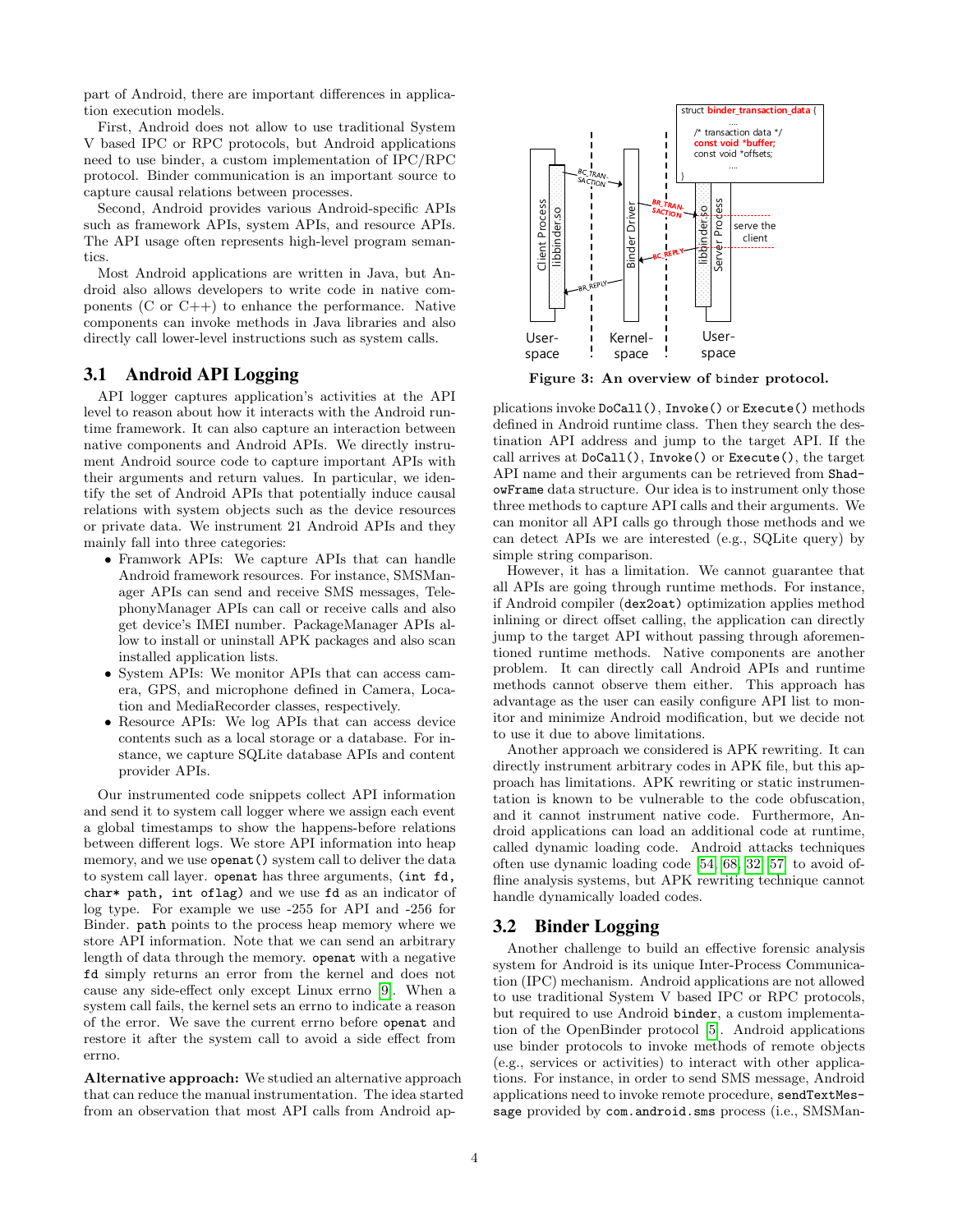ager). Similarly, Android applications use binder to access photos, contacts, map or other data stored in Android's main storage. In fact, all 31 Android malwares we have inspected use binder calls to steal information or to send unauthorized text message. The user application also can be a service provider. For instance, Facebook and Twitter provide sign-in services that enable people to log into the app with Facebook or Twitter accounts.

Consequently, IPCs or RPCs are important sources for forensic analysis but existing Linux-based logging techniques cannot effectively capture them. We need to understand semantics of binder protocol (e.g., client's and server's process ids, invoked remote method and a data object that is transferred between the client and the server) and capture them.

Figure [3](#page-3-1) shows a simplified data flow in the binder protocol. To provide a service to other processes, the server first registers a service into ServiceManager, a special binder object that is used as a registry and lookup service for other binder objects. Once the service is registered, client processes can find and interact with it through binder protocol. The client (or caller) process X first interacts with Service-Manager to find the remote method name and invokes the remote method. The binder protocol sends BC\_TRANSACTION message to Binder driver. It is delivered to Binder driver with multiple ioctl system calls. Then the Binder driver lookups a server process Y who can provide the service to the client X, and sends BR\_TRANSACTION message to process Y. When the process Y finishes, it sends BC\_REPLY message to the Binder driver and the driver forwards it to process X via BR\_REPLY.

We log BR\_TRANSACTION and BC\_REPLY messages along with the information of the client (process X) and the server (process Y). We assume that all server's behaviors between BR\_TRANSACTION and BC\_REPLY are causally related to the client process. If the server concurrently receives requests from multiple clients, our conservative assumption may introduce false positives, but we will not miss any information. In practice, we do not observe any false dependences in our experiments.

In some cases, BR\_TRANSACTION or BC\_REPLY contains a message shared between the client and server that can be informative for the forensic analysis (e.g., SMS message, a recipient's number, IMEI). Figure [3](#page-3-1) also presents a data structure that BR\_TRANSACTION and BC\_REPLY use. "void \*buffer" contains a shared memory address that can be accessed by both the client and server. We log the first 128 bytes of the buffer if it can be a useful information for forensic analysis. We log the buffer that goes to SMSManager or sent from TelephonyManager because they possibly contain outgoing SMS message or devices's IMEI number. Note that logging the first 128 bytes is enough in our evaluation scenarios and the length of data to be logged can be easily tunned to meet one's demand of security level.

Alternative Approaches: In API-layer, it is possible to capture intent calls which initiate binder protocols. However it has following limitations. Intent declares a recipient by an action string or a component name. At the run-time, we can specify the recipient process, but that information might not be available in post-mortem forensic analysis. Note that arbitrary applications can register the service, and service name alone is not enough information to understand the behaviors. Furthermore, native compo-

<span id="page-4-0"></span>

Figure 4: System call logging overview.

nent can use binder protocol through binder library without using intent API.

CopperDroid [\[63\]](#page-11-3) proposed a technique that analyzes the semantics of binder via ioctl system call. However, CopperDroid is build on top of QEMU and it requires the outof-the-box analysis to understand a payload of each ioctl calls. Unfortunately, their technique could be too heavy to be implemented in a real device.

Accordingly, we decide to monitor IPC/RPC in the binder library (libbinder.so) where we can collect all information.

#### 3.3 System call Logging

In the previous sections, we discussed Android API and binder logging techniques to monitor high-level application behaviors and interactions between applications or services. However, they are not enough to fully capture application behaviors. For instance, Android applications can contain native components written in  $C/C++$ . Native components can directly invoke lower-level instruction such as system calls that API logger can not observe. Malicious apps frequently hide their activities in native code [\[61,](#page-11-11) [17,](#page-10-12) [56,](#page-11-12) [52\]](#page-11-13) to evade the Java-code analysis techniques [\[21,](#page-10-13) [37,](#page-11-14) [47,](#page-11-15) [50,](#page-11-16) [64,](#page-11-17) [69\]](#page-11-18). Recent study [\[17\]](#page-10-12) shows that 37% of Android applications (446k out of 1.2 million Android apps) potentially use native components. Therefore we develop system call logger that can capture system calls from native components.

System call logging is a popular technique in traditional desktop or server forensics. For instance, Linux Audit [\[11\]](#page-10-1) is a default package in most Linux distributions, and DTrace [\[8\]](#page-10-14) is shipped with FreeBSD operating system. Linux Audit is also available in Android [\[4\]](#page-10-4), however, it causes too much run-time overhead (up to 38%) and space consumption to use in practice (e.g., always-on forensic logging) in resourceconstrained mobile devices. To address this problem, we have developed a light-weight system call logging module for Android. We borrow an idea from state-of-the-art Linux system call logging techniques, ProTracer [\[49\]](#page-11-2) and Sysdig [\[12\]](#page-10-7). Thankfully, Sysdig is an open-source project under GNU General Public Licenses (free to share and change the code), and we reuse part of their code to build our logger for Android. Our system call logger causes only 1.99%  $\sim 4.56\%$ run-time overhead in Nexus 6 smartphone.

Similar to ProTracer [\[49\]](#page-11-2) and Sysdig [\[12\]](#page-10-7), our system consists of two parts, a kernel module and a user-space daemon process. Figure [4](#page-4-0) shows the architecture of our system. The kernel module leverages tracepoints [\[15\]](#page-10-15) to capture the entry and exit of each system call (e.g,. sysenter and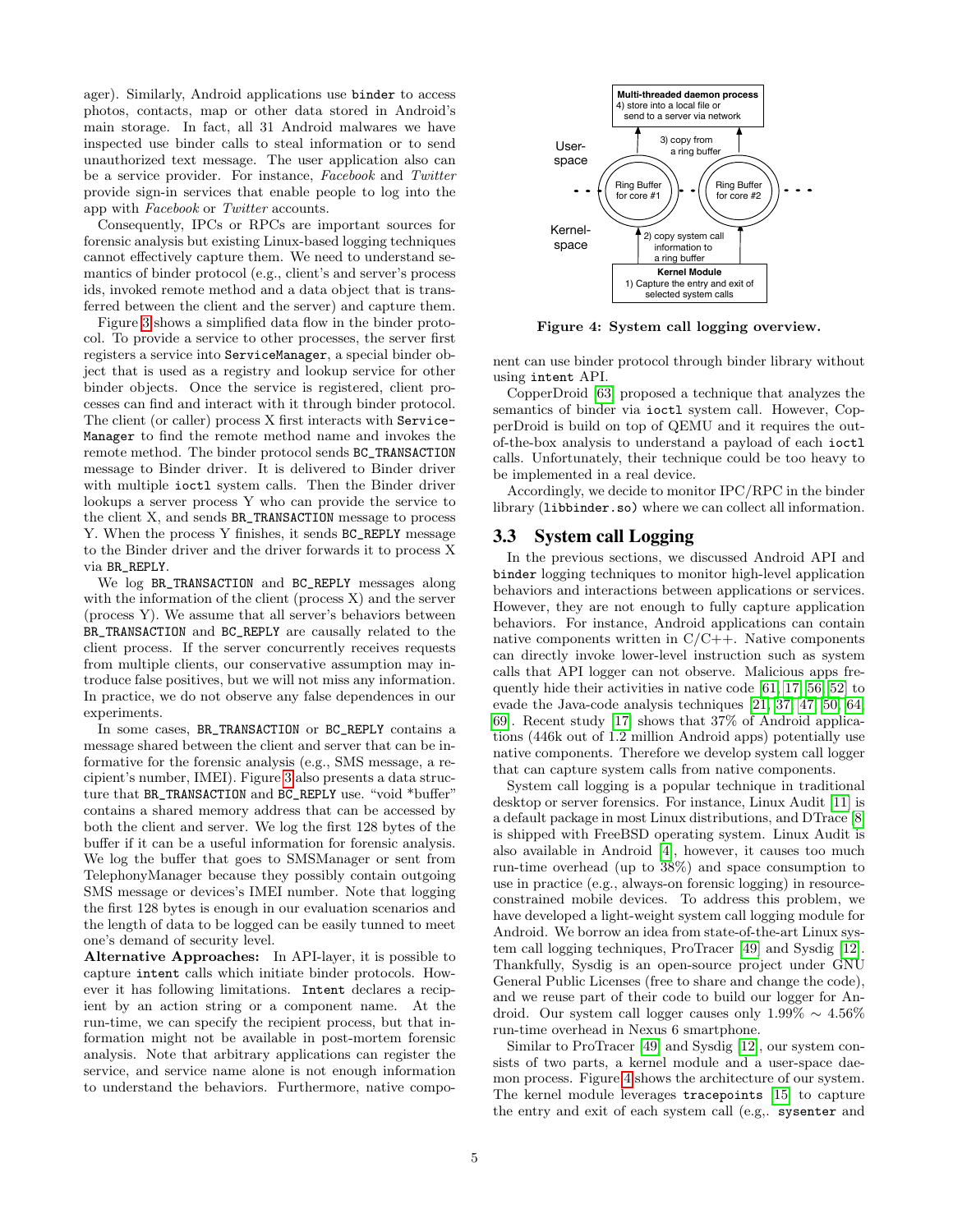<span id="page-5-0"></span>

|                                                             |                        | Runtime Overhead |                       |                       | Space Consumption |                       |                       |  |
|-------------------------------------------------------------|------------------------|------------------|-----------------------|-----------------------|-------------------|-----------------------|-----------------------|--|
|                                                             | Benchmark              | Linux            | <b>DroidForensics</b> | <b>DroidForensics</b> | Linux             | <b>DroidForensics</b> | <b>DroidForensics</b> |  |
|                                                             |                        | Audit [4]        | without comp.         | with comp.            | Audit [4]         | without comp.         | with comp.            |  |
|                                                             | PCMark-work            | 15.31\%          | $0.26\%$              | $1.99\%$              | 166MB             | 110MB                 | 16MB                  |  |
| Android-                                                    | TabletMark-web/email   | 22.61\%          | 1.44\%                | $3.57\%$              | 590MB             | 402MB                 | 61MB                  |  |
| $6.0.1$ $-12$                                               | TabletMark-photo/video | 37.38%           | $1.41\%$              | $2.12\%$              | 612MB             | 509MB                 | 64MB                  |  |
|                                                             | 3DMark                 | 18.98%           | 3.12\%                | $3.75\%$              | 56MB              | 44MB                  | 7.3MB                 |  |
|                                                             | PCMark-work            | 18.34\%          | $1.84\%$              | $2.32\%$              | 150MB             | 101MB                 | 14MB                  |  |
| Android-                                                    | TabletMark-web/email   | 24.19%           | 3.77\%                | $4.14\%$              | 612MB             | 421MB                 | 67MB                  |  |
| $5.1.0 \text{--} 3$                                         | TabletMark-photo/video | 38.73%           | $2.21\%$              | $3.41\%$              | 661MB             | 469MB                 | 69MB                  |  |
|                                                             | 3DMark                 | 19.15\%          | $3.19\%$              | $4.05\%$              | 59MB              | 46MB                  | 8.1MB                 |  |
| $3.17\%$<br>24.34%<br>$2.16\%$<br>363MB<br>263MB<br>Average |                        | 38.3MB           |                       |                       |                   |                       |                       |  |

Table 1: Overhead of system call logging: Linux Audit and DroidForensics' system call logger.

sysexit). At runtime, the kernel module collects system call information and stores it into a kernel ring buffer. To avoid race conditions, we generate a separate ring buffer for each CPU cores. The user-space daemon reads from ring buffers, compresses them and sends to the local file or an outer server through the network. We only capture forensicrelated system calls such as calls that affect other processes (e.g., fork, kill) or other system objects (e.g., read, write, recv, send). We record 52 out of 328 system calls. Our selection of system calls are similar to previous Linux-based forensic logging techniques [\[49,](#page-11-2) [45\]](#page-11-1). API and binder logs delivered via openat() system call are handled here. They are further processed to retrieve API and binder information in the server when we inject logs into a relational database.

If the kernel module generates data faster than the userlevel daemon can consume, we might lose data. To prevent the loss of information in the ring buffer, we make sure that the ring buffer has enough space to store the current system call. When we intercept the entry of a system call, we check the remaining space of the ring buffer. If the ring buffer is full, the kernel module suspends the execution of the system call and allows the user-space daemon to consume the ring buffer. We allocate each ring buffer with 16 MBytes, for example, Nexus 6 needs four ring buffers and Nexus 9 has two, one for each CPU-core. In our experiments with I/O intensive workloads and Android benchmark applications, ring buffers hardly become full. The user-space daemon is multi-threaded process that efficiently consumes ring buffers. It compresses the data using zlib before writing to the storage, then periodically sends the compressed log to a predefined server via ssh protocol. In our current setup, we send the log every 10 minutes if wifi is available.

Table [1](#page-5-0) shows a runtime and space overhead of Linux audit and DroidForensics's system call logger. In this experiments, we use popular Android benchmark applications, namely PCMark [\[10\]](#page-10-16), TabletMark [\[13\]](#page-10-17), and 3DMark [\[1\]](#page-10-18). These benchmarks have been used by IT magazines and developers to compare performances between different devices and Android versions.

PCMark-work benchmark simulates basic office work tasks such as web-browsing, video editing, writing, photo editing and parsing data. PCMark-storage accesses various types of files located in internal storage, external storage and local database. TabletMark simulates web-browsing, email accessing, and watching and editing photos and videos. 3DMark uses OpenGL ES benchmarks to measure CPU and GPU performance. Each benchmark execution takes 20 to 60 min.

The third column shows runtime overhead of Linux audit system. It goes up to 38%. The forth and fifth columns show overhead from our technique while we turn-off the compression, and turn-on the compression, respectively. DroidForensics with the compression is a little slower than without the compression, but it still shows much lower overhead (3.17% on average and 4.14% in the worst case) than Linux audit. The last three columns show space consumption of system call logs generated by Audit, DroidForensics without the compression, and DroidForensics with the compression, respectively. DroidForensics with the compression shows much smaller log size than other two cases  $(9.5 \text{ times smaller than})$ Audit and 6.9 times smaller than without the compression). We can observe similar results from Nexus 9 tablet (details are elided). We argue that 3% to 4% of runtime overhead from DroidForensics with the compression is acceptable in practice. All other experiments in this paper are conducted with the compression turned on.

#### 3.4 User Interface

DroidForensics uses MySQL database as a back-end storage and we provide a declarative interface based on SQL-like language to the user. Various levels of logs are encoded into SQL database and the user can compose one or more queries on relations to reconstruct Android attacks. We defined a set of relations that describe aspects of Android API, binder and system calls. Figure [5](#page-6-1) presents the detailed schemas. Pid and Uid shows the process id and the user id of the process, and Time means the timestamp of the event. Binder event shows a causal relation between the client and the server processes. It has Spid and Suid fields for the server's process id and user id. Stime and Etime are timestamps for BR\_TRANSACTION and BC\_REPLY event respectively. We assume that the server's events happens between Stime and Etime are causally related to the client process (details are discussed in the section [3.2\)](#page-3-0). If additional information is available (e.g., SMS body or a recipient's address), we store them in MSG field.

API event presents the interaction between Android app and underlying Android Framework. We use Name and ARG fields to represent the API name and their important arguments (e.g., SQLite query).

System call event shows the interaction between the process and Android kernel. We use Num for system call number and Target for the target system object. We additionally define *TargetType* field to show the type of the object such as file, socket, or process. It is useful to understand low-level process behaviors such as process X reads file A, process Y send a packet to IP 1.2.3.4 or process X kills process Y.

Figure [6](#page-6-2) shows how DroidForensics' user interface works. DroidForensics accepts SQL-like query from the user and our pre-processor converts it into SQL queries. Our postprocessor generates a causal graph from the query results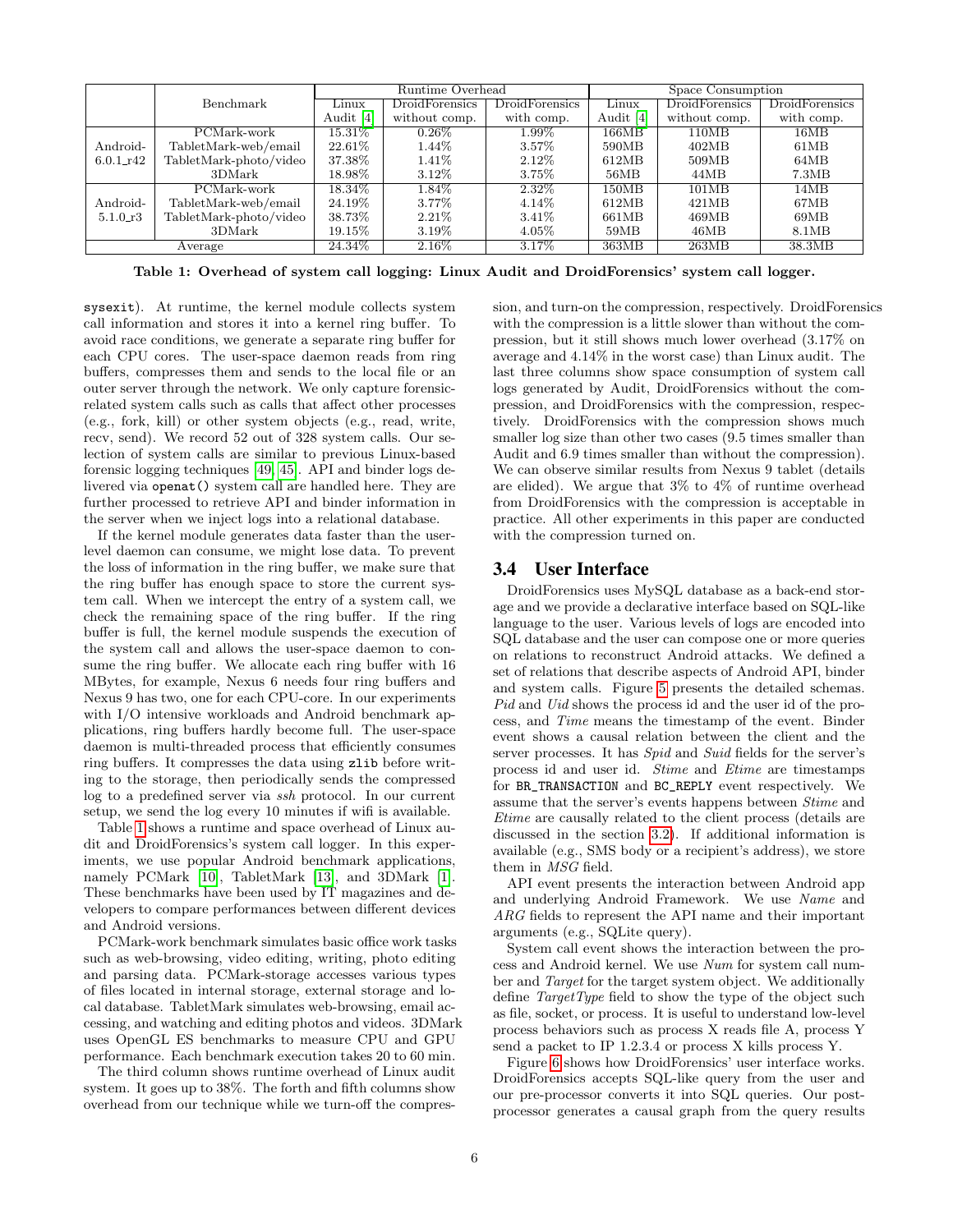<span id="page-6-1"></span>

| Android APIs (API)   |               |                                                                  |  |  |  |
|----------------------|---------------|------------------------------------------------------------------|--|--|--|
| Field                | Type          | Description                                                      |  |  |  |
| Pid                  | INT           | Process ID                                                       |  |  |  |
| Uid                  | INT           | User ID                                                          |  |  |  |
| Time                 |               | TIMESTAMP Timestamp for the event                                |  |  |  |
| Name                 | <b>STRING</b> | Invoked API name                                                 |  |  |  |
| <b>STRING</b><br>ARG |               | API Arguments (e.g., SMS message,<br>IMEI number) (if available) |  |  |  |

| Binder (BIN) |                                   |                                                                       |  |  |  |  |  |
|--------------|-----------------------------------|-----------------------------------------------------------------------|--|--|--|--|--|
| Field        | <b>Description</b><br><b>Type</b> |                                                                       |  |  |  |  |  |
| Pid          | INT                               | Process ID                                                            |  |  |  |  |  |
| Uid          | INT                               | User ID                                                               |  |  |  |  |  |
| Time         | TIMESTAMP                         | Timestamp for the event                                               |  |  |  |  |  |
| Spid         | INT                               | Server process ID                                                     |  |  |  |  |  |
| Suid         | INT                               | Server User ID                                                        |  |  |  |  |  |
| STime        | <b>TIMESTAMP</b>                  | BR TRANSACTION time (the<br>server starts to handle the<br>request)   |  |  |  |  |  |
| FTime        | <b>TIMESTAMP</b>                  | BC REPLY time (the server<br>returns the result)                      |  |  |  |  |  |
| MSG          | <b>STRING</b>                     | Message shared between the<br>client and the server (if<br>available) |  |  |  |  |  |

| <b>System Calls (SYS)</b>                  |               |                                                                 |  |  |  |
|--------------------------------------------|---------------|-----------------------------------------------------------------|--|--|--|
| <b>Field</b><br><b>Description</b><br>Type |               |                                                                 |  |  |  |
| Pid                                        | INT           | Process ID                                                      |  |  |  |
| Uid                                        | INT           | User ID                                                         |  |  |  |
| Time                                       | TIMESTAMP     | Timestamp for the event                                         |  |  |  |
| Num                                        | INT           | System call number                                              |  |  |  |
| Target                                     | <b>STRING</b> | Target object (e.g,. file name,<br>network address, process id) |  |  |  |
| Target<br>Type                             | <b>STRING</b> | Target object type (e.g., file,<br>socket, or process)          |  |  |  |

Figure 5: Database schema for log properties

<span id="page-6-2"></span>

Figure 6: The user inferface of DroidForensics.

and the user can iteratively compose queries based on generated causal graphs. Our post-processor can merge the new results into the previous graph so that the user can inspect the attack with a unified graph. We demonstrated how the user can utilize DroidForensics to reconstruct the Android attack in section [2.](#page-1-0)

#### <span id="page-6-0"></span>4. EVALUATION

To establish the practicality of DroidForensics, we measure the runtime and space overhead it incurs for forensic logging. We also evaluate DroidForensics on 30 real-world and one crafted Android malwares, and we can easily reconstruct their behaviors. Finally, we use Android Compatibility Test Suite (CTS) on our modified Android framework and the results show that our modification does not affect the compatibility. The experiments were performed on two devices; Nexus 6 with Snapdragon 805 CPU (Quad-core 2.7 GHz, 32-bit) and 3GByte RAM, and Nexus 9 with Tegra K1 CPU (Dual-core 2300 MHz, 64-bit) and 2GByte RAM. We use Android-6.0.1\_r42 for Nexus 6 and 6.0.1\_r46 for Nexus 9.

#### 4.1 Logging Overhead

Runtime Overhead: In this experiment, we examine the runtime overhead incurred by DroidForensics. Overhead was measured by widely used Android benchmark programs including PCMark for Android [\[10\]](#page-10-16), 3DMark [\[1\]](#page-10-18), Antutu [\[3\]](#page-10-19), DiscoMark [\[7\]](#page-10-20), and TabletMark [\[13\]](#page-10-17).

PCMark simulates basic office work tasks such as webbrowsing, video editing, writing, photo editing and parsing data. 3DMark uses OpenGL ES benchmarks to measure CPU and GPU performance. Antutu measures performance of the device in multiple aspects. For instance, 3Dtest evaluates the performance of 3D rendering, UX examines the performance of multi-tasking and application executions, CPU and RAM tests use CPU-intensive and memory workloads to measure the device performance. DiscoMark developed at ETH and it opens and closes installed applications multiple times to measure the application's launch time. TabletMark simulates web-browsing, email accessing, and watching and editing photos and videos. Each benchmark execution takes 10 to 60 minutes and we run each benchmark 5 times and report the average.

Figure [7](#page-7-0) shows the runtime overhead. The graph shows separate results from each test and overall bar represents a final score reported from each benchmark suite. Webbrowsing benchmark in PCMark shows the highest overhead, which is 6.16% slower than original Android without DroidForensics. Overall results show that DroidForensics only causes negligible runtime overhead (2.58% on average).

Space Overhead: Figure [8](#page-7-1) presents the forensic log size changes over 24 hours. In this experiment, we install DroidForensics on Nexus 6 and Nexus 9 devices and ask graduate students to use them for 24 hours. Both Nexus 6 and Nexus 9 cannot use SMS, phone or LTE because Nexus 9 is a wifi-only model and we removed a sim card from Nexus 6 for this experiment. The users stayed wifi-available places such as home and office over 90% of time during this experiments. We installed Chrome web-borwser, Gmail app, and a few other utility and game applications before the experiment. We also implemented a simple script app that records the current size of our forensic log when the user clicks a button. We ask each user to click the button every hour until he goes to bed at midnight. Next morning at 8am, the user clicked the button again to get the final log size. Because we do not have log size data between 12am to 8am, we present an average rate of log increase during that period. The results show that Nexus 6 log grows at 4.75MB/hour in a daytime and 3.45MB/hour at night and the log in Nexus 9 grows at an rate of 8.9MB/hour in a daytime and 3.2MB/hour at night. Note that DroidForensics can transfer the log to the server (if wifi is available), but we did not transfer any log in this experiment. If the user can use wifi every one hour, average space consumption of DroidForensics will be 5.6MB on average and 16.21MB in the worst case. If the user can send the log every 10 minutes, the device requires only less than 3MB additional storage for the forensic log. The majority of the logs (97.9%) are system call logs, 1.6% of the logs are generated from Binder, and 0.5% of are from API.

#### 4.2 Effectiveness

We collect 30 real-world Android malware samples and evaluate DroidForensics on them. We install each malware package to Android-6.0.1 r42 on Nexus 6 device. Then we execute a malware while DroidForensics collects forensic logs. After the execution, we use SQL-like queries to reconstruct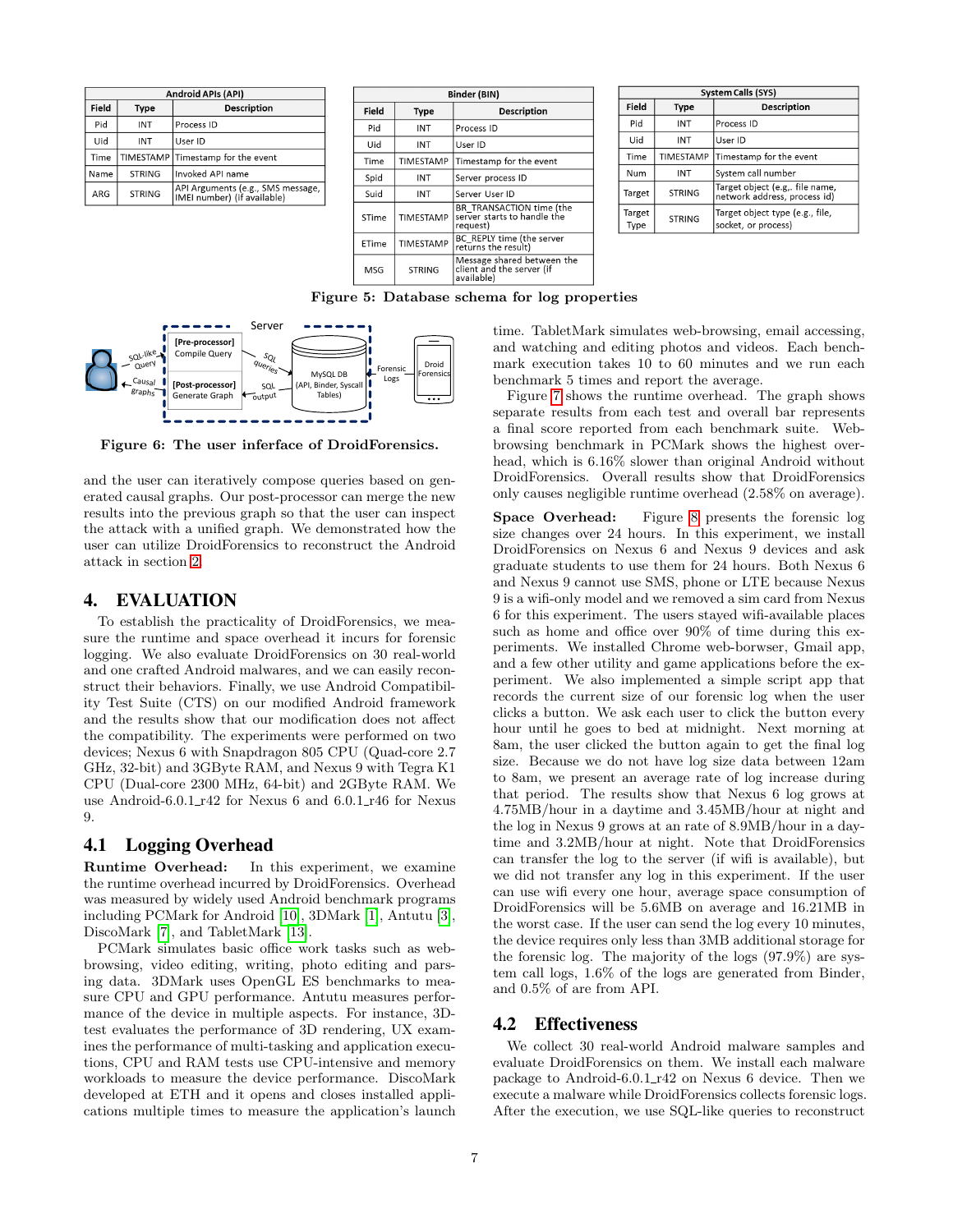<span id="page-7-0"></span>

<span id="page-7-1"></span>

Figure 8: Accumulated log size from the one-day execution.

behaviors of the malware. We start from a query, SELECT \* from API,BIN,SYS where pid=malware\_pid;, then we compose additional queries based on the output of the previous query until we find all relations from the malware process. To evaluate the effectiveness of DroidForensics, another graduate student studied each malware with manual approaches such as understanding various analysis reports on the web and inspecting the malwares using APK analyzer, ADB and log-cat. We compare the analysis outputs' from DroidForensics and the manual inspection.

Table [2](#page-8-1) shows the result. The first and second columns present malware family and package names. The last column presents the comparison between DroidForensics and the manual inspection. "Full" represents DroidForensics can discover all attack behaviors. "Partial" means DroidForensics misses part of attack behaviors. It happens from two ransomware samples, namely LockScreen and FBI.Locker. Both show similar behaviors. They first lock the device, then send a SMS message in the background to indicate a succesful infection, and finally display a ransom message (html page) via Android webview. DroidForensics successfully captures SMS sending and a ransom message events, but we failed to capture the behaviors for the device locking. To lock the device, they manipulate event handlers to hinder the user from doing any activity on the device. For instance, a malware overrides event handlers for all actions to home button, back button, and power button to completely ignore user actions. Some of touch actions are ignored as well. Our current implementation does not capture function overriding events. However, we believe this is not a fundamental limitation of our approach and we plan to support them in near future. Specifically, if the application overrides any handler, we will capture the overriding event and records the name of old and new event handlers.

The columns from third to fifth represent the type of logs we needed to understand the attack. We mark  $(\checkmark)$ if a log is needed in attack reconstruction. For example, com.android.mms20 malware deletes its launcher icon, then steals IMEI, IMSI and GPS location. It also collects a list of installed applications. After that, the malware attempts to send SMS message to a hard-coded number. We can reconstruct all those behaviors from API and binder logs and we did not need system call logs to understand the attack. Apparently, the generated graph from our queries (e.g., SE-LECT \* from API, SYS, BIN where pid=malware;) contains system call edges, but we can fully reconstruct the attack without them. It can happen mainly because of the following reasons. First, system calls may not be involved in the attack behaviors (e.g., SQLite query to memory-loaded tables). Second, in some cases, we can detect system call events that contribute the attack, but it can be more clearly explained by the higher-level logs. For example, mms20 deletes its launcher icon to hide from the user. We captured two different events that show deleting application icon event: 1) an API log shows a SQLite query, DELETE FROM icons WHERE componentName LIKE com.android.mms20;, 2) a system call log, pwrite app\_icons.db shows a low-level action that modified app icon.db file. Obviously, the API log is much clearer and easier to understand. So we do not mark the system call column for mms20.

The last row (com.nativeCode) is a crafted malware that uses native components to access files, establish a connection to C&C server, and send information to the server. As expected, API and Binder logs are not useful, but we can reconstruct all behaviors from system calls. The results from this experiment show that all three loggers are essential to reconstruct attacks. All the samples (except the crafted one) we have used in this study are publicly available on Contagio Mobile [\[6\]](#page-10-21).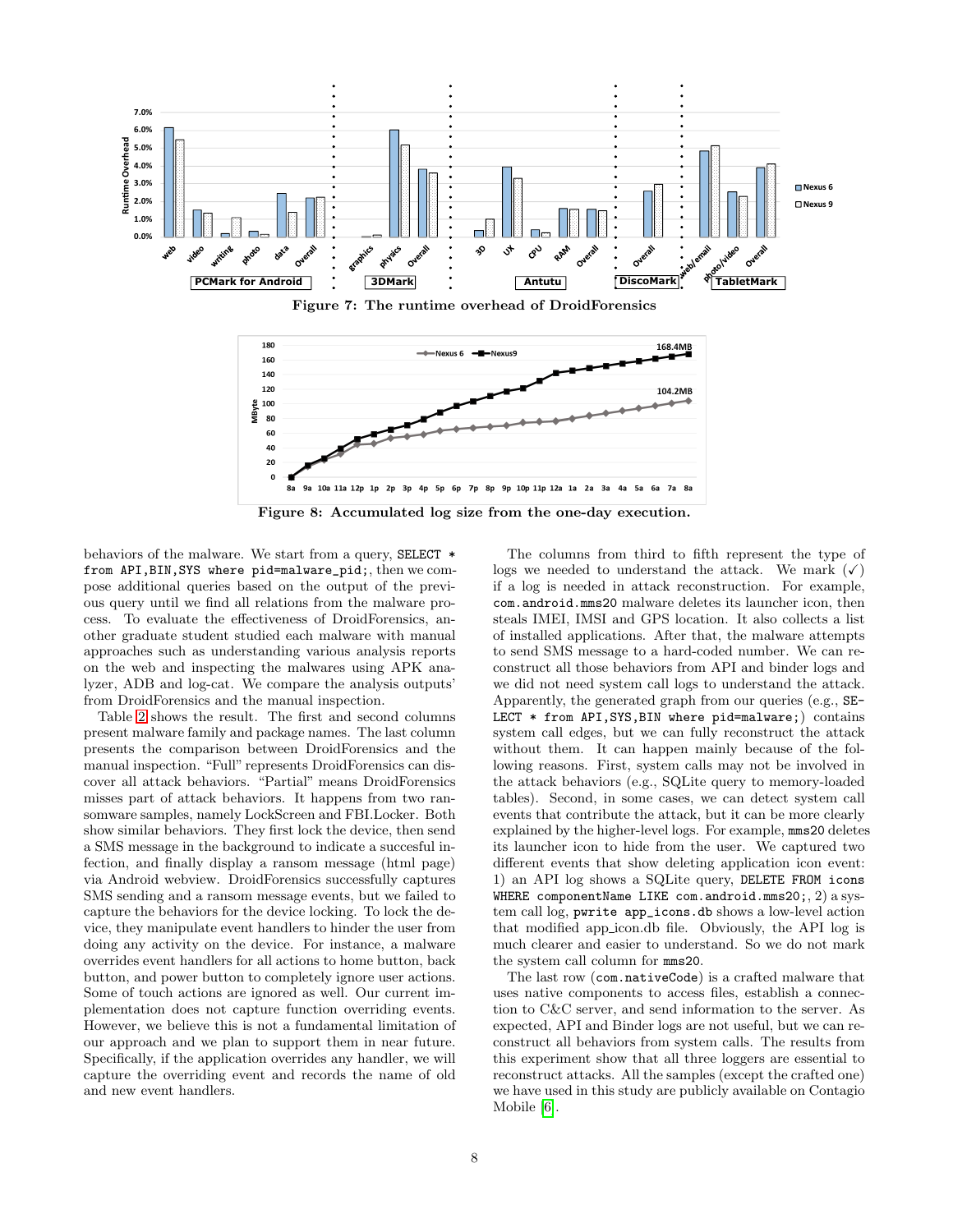<span id="page-8-1"></span>

| Malware family        | Package Name                                           | Is this log needed?     |              |                         | Attack          |
|-----------------------|--------------------------------------------------------|-------------------------|--------------|-------------------------|-----------------|
|                       |                                                        |                         | Binder       | Syscall                 | Reconstruction? |
| Worm.Gazon            | app.rewards.amazon.com.amazonrewards                   | ✓                       | √            | ✓                       | Full            |
| Android. Smsstealer   | com.dsifakf.aoakmnq                                    | ✓                       | ✓            | $\checkmark$            | Full            |
| Android. Windseeker   | com.example.windseeker                                 | ✓                       | ✓            | $\checkmark$            | Full            |
| Android.Tetus         | com.droidmojo.celebstalker                             | ✓                       | ✓            | $\checkmark$            | Full            |
| <b>AVPass</b>         | com.lge.close                                          | ✓                       | ✓            | ✓                       | Full            |
| unknown               | com.android.mms20                                      | ✓                       | ✓            |                         | Full            |
| <b>BadNews B</b>      | ru.blogspot.playsib.savageknife                        | ✓                       | ✓            | $\checkmark$            | Full            |
| CutTheRope            | com. atools. cut the rope                              | ✓                       | ✓            | $\overline{\checkmark}$ | Full            |
| unknown               | com.android.systemsecurity                             | ✓                       | √            | ✓                       | Full            |
| LockScreen            | qqkj.qqmagic                                           | ✓                       | ✓            |                         | Partial         |
| AngryBird             | com.elite                                              | ✓                       | ✓            | $\checkmark$            | Full            |
| HongTouTou            | com.bytedroid.liveprints                               | ✓                       | ✓            | $\overline{\checkmark}$ | Full            |
| AndroidArmour         | com.armorforandroid.security                           | ✓                       | ✓            |                         | Full            |
| unknown               | com.andnottech.morningandnight                         | $\checkmark$            | ✓            |                         | Full            |
| Android.FakeToken     | token.generator                                        | ✓                       | ✓            | ✓                       | Full            |
| FantaSDK              | com.fanta.services                                     | $\checkmark$            | ✓            |                         | Full            |
| Pincer.A              | com.security.cert                                      | ✓                       | √            | $\checkmark$            | Full            |
| unknown               | com.example.android.service                            | √                       | ✓            | ✓                       | Full            |
| Android.Titan         | com.Titanium.Gloves                                    | ✓                       | ✓            | ✓                       | Full            |
| Qicsomos A            | ${\bf org. project vodoo. simple carrier iq detector}$ | $\overline{\checkmark}$ | ✓            |                         | Full            |
| Android.Exprespam     | frhfsd.siksdk.ujdsfjkfsd                               | ✓                       | √            |                         | Full            |
| FakeInstragram        | com.software.application                               | $\tilde{\checkmark}$    | ✓            | ✓                       | Full            |
| unknown               | il.co.egv                                              | ✓                       | ✓            | ✓                       | Full            |
| <b>HGSpy</b>          | com.exp.tele                                           | ✓                       | ✓            |                         | Full            |
| FBI.Locker            | com.android.locker                                     | ✓                       | ✓            |                         | Partial         |
| Android.Fakeplay      | com.googleprojects.mmsp                                | ✓                       | ✓            | ✓                       | Full            |
| Android.Fakenotify B  | wap.syst                                               | ✓                       | $\checkmark$ |                         | Full            |
| Android.Fakeinstaller | imauyfxuhxd.qhlsrdb                                    | ✓                       | ✓            |                         | Full            |
| Android.Fakedaum      | com.tmvlove                                            | ✓                       | ✓            | ✓                       | Full            |
| Android.Fakebank B    | com. example. a dt                                     | ✓                       | ✓            | ✓                       | Full            |
| crafted               | com. nativeCode                                        |                         |              | ✓                       | Full            |

Table 2: The reconstruction of Android attacks with DroidForensics. Mark  $(\checkmark)$  means that the log from that layer is needed to reconstruct an attack. "Full" means DroidForensics discover full attack behaviors, and "Partial" means DroidForensics misses part of malicious behaviors.

<span id="page-8-2"></span>

|          | Nexus 6  |                |              | Nexus 9        |                 |              |  |
|----------|----------|----------------|--------------|----------------|-----------------|--------------|--|
| Test     |          | $#$ of fails   | $#$ of tests | $#$ of fails   |                 | $#$ of tests |  |
| pakages  | Ori.     | Our            |              | Ori.           | $_{\text{Our}}$ |              |  |
| Access   | 7        | 7              | 316          | 7              | 7               | 316          |  |
| Device   | 4        | $\overline{4}$ | 53           | $\overline{4}$ | 4               | 53           |  |
| Core     | 0        | $\Omega$       | 2,917        | $\Omega$       | 0               | 2,914        |  |
| Graphic  | $\Omega$ | $\Omega$       | 1,393        | $\Omega$       | 0               | 1,390        |  |
| Native   | 0        | $\Omega$       | 1,060        | $\Omega$       | 0               | 1,060        |  |
| Media    | $\Omega$ | $\Omega$       | 1,776        | $\Omega$       | $\Omega$        | 1,776        |  |
| Contents | $\Omega$ | $\Omega$       | 619          | $\Omega$       | 0               | 619          |  |
| Other    | 0        | $\Omega$       | 1.127        | $\Omega$       | $\Omega$        | 1.127        |  |
| Total    | 11       |                | 9,261        |                |                 | 9,254        |  |

Table 3: Compatibility Tests. "Ori." shows a number of failed tests with original Android and "Our" shows a number of failed tests with DroidForensics. Both failed the same set of test cases.

#### 4.3 Compatibility

One may think that DroidForensics can cause compatibility issues because it requires a modification of Android framework and an additional kernel module. To identify this concern, we evaluate the compatibility of DroidForensics using Android Compatibility Test Suite (CTS) [\[2\]](#page-10-22). We use the CTS-public-small plan which contains around 9,200 test cases. The summarized results are in Table [3.](#page-8-2) In all tests, DroidForensics and original Android failed on the same set of test cases. We believe the failed cases are caused by device environments, for instance both Nexus 6 and 9 do not have external SD card and tests that try to access the external storage failed. The results show that DroidForensics maintains the same compatibility-level to compare with original Android.

# <span id="page-8-0"></span>5. DISCUSSION

In this section, we discuss limitations and future work of DroidForensics. First, a kernel-level attacks could disable DroidForensics. Although we periodically (e.g., every 10 minutes) transfer the log to the outer server, the attacker can tamper with logs remained in the device. We believe this is an on-going research area [\[51,](#page-11-19) [24\]](#page-10-23) that is orthogonal to the main focus of DroidForensics.

Second, our prototype uses openat () system calls to transfer API and binder logs (see the section [3.1\)](#page-3-2). If a malicious application invokes openat() to trick DroidForensics, it can introduce bogus causal relations (e.g., bogus binder edges in the output graph), and it will make the investigation difficult. However, it only introduces false positives but cannot hide true positives (i.e., malicious behaviors).

We also plan to mitigate this problem as following. We will add a user-defined system call with three arguments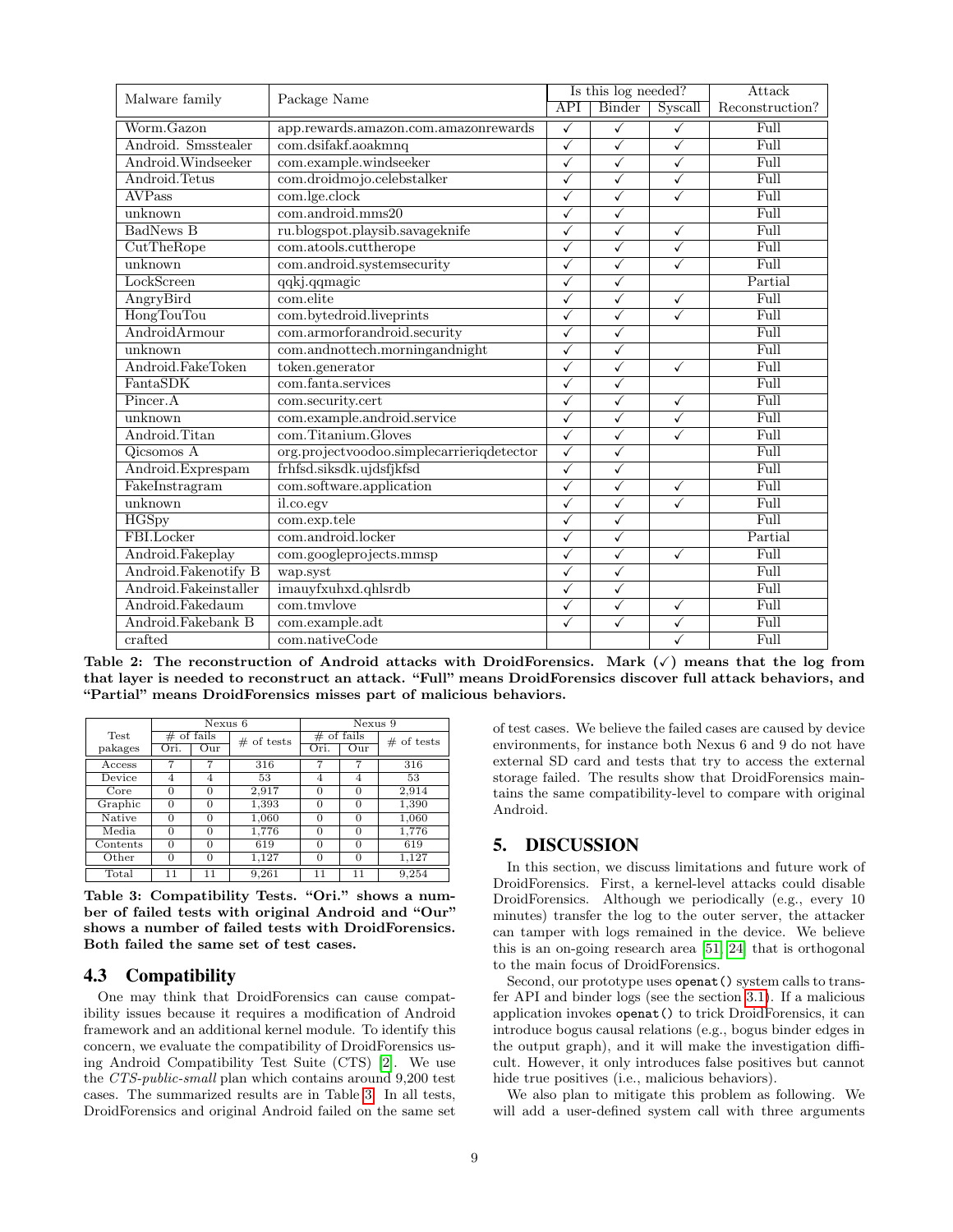and use the first argument as a secret session keys between higher-level loggers and system call logger. We plan to build a simple module that randomly assigns the key at boot-up time to mitigate the vulnerability.

Third, our binder logger intercepts IPC/RPC in the native binder library, libbinder.so. Both Java and native codes use this library to invoke binder calls. However, native components can directly invoke ioctl system calls to send binder message to the binder driver in the kernel. We never observe that in practice, but it is theoretically possible. Our binder logger cannot capture them. To address this limitaion, we can port the binder logger to the binder driver in kernelspace, then we can capture all binder communications.

Finally, DroidForensics requires manual instrumentation to Android API functions. In the future, we plan to develop more automated techniques to determine instrumentation points including important call-back functions and handlers. For example, we can leverage DroidAPIMiner [\[16\]](#page-10-24) to automatically identify instrumentation locations from important Android APIs, call-backs, and event handlers.

### <span id="page-9-0"></span>6. RELATED WORK

Forensic Logging: Tracking system-level dependence is a popular technique for attack analysis in desktop and server environments [\[43,](#page-11-0) [41,](#page-11-20) [18,](#page-10-25) [35,](#page-11-21) [44,](#page-11-22) [42,](#page-11-23) [53,](#page-11-24) [27\]](#page-10-26). They record system events (e.g., system calls) during the execution and interpret them to analyze causal dependences between system subjects (e.g., process) and system objects (e.g., network socket or file) to reconstruct an attack. Recently, BEEP [\[45\]](#page-11-1), ProTracer [\[49\]](#page-11-2) and WinLog [\[48\]](#page-11-25) propose techniques that pro-actively analyze and instrument application binaries to improve an accuracy of attack reconstruction. They focus on logging system-level event in desktop or server systems, however, it is not effective in Android framework due to it's unique execution environment, Android Runtime (ART), and binder IPC protocol. DroidForensics enables logging in multi-layer to capture accurate information from different layers, and we provide easy-to-use user interface to query them.

LogGC [\[46\]](#page-11-26) proposes a garbage collection techniques for forensic logs. It removes redundant or unnecessary events from the log (e.g., accessing temporary files). In the future, we plan to develop a similar technique for Android to fundamentally reduce the size of log.

Recently, Android attack reconstruction techniques have been proposed. CopperDroid [\[63\]](#page-11-3) proposes system-call logging and analysis technique for Android attack reconstruction. CopperDroid is a VMI-based approach and it is built on top of QEMU [\[22\]](#page-10-3). It provide a smart way to analyze ioctl system call to understand semantics of binder protocol, but it requires buffer contents of each ioctl and it might causes too much runtime and space overhead for real devices. Furthermore, it could miss important events that can be observed only in higher-layer (e.g., API).

DroidScope [\[66\]](#page-11-4) is a QEMU-based malware analysis engine that provides the unified view of hardware, kernel and Android virtual machine (Dalvik). Unfortunately, Droid-Scope's analysis engine for Dalvik bytecode is infeasible for recent Android ART environments. Furthermore, both Droid-Scope and CopperDroid were build on top of QEMU [\[22\]](#page-10-3) emulator and it generally incurs high overhead. DroidForensics supports ART environments, and does not rely emulated environments but directly works on real devices.

Quire [\[30\]](#page-10-27) monitors Android binder calls to detect confused deputy problem. It track privileges across inter-process boundaries. Grover et al. [\[38\]](#page-11-27) propose an application-level technique to monitor user activities such as application install and removal, web browser history, calendar, call log or contact lists.

Android Taint Tracking: Dynamic taint tracking and information flow analysis techniques for Android [\[31,](#page-10-8) [25,](#page-10-9) [65,](#page-11-5) [62\]](#page-11-6) have been proposed to detect information leak or privilege escalation attacks. Their approaches first assign tags to provenance sources (e.g., private data objects) and propagates the tags at each instruction through dependencies captured during the system execution. They can detect provenance tags that reaches a sink node (e.g., outgoing network socket, SMS message send) that indicate the leakage of private information. Taint tracking techniques usually require instruction-level monitoring that causes high run-time overhead and often requires emulator-based instrumentation platform such as QEMU [\[22\]](#page-10-3). Taint tracking only shows the flow of the data (what-provenance), but forensic analysis including DroidForensics captures both what- and howprovenance. Our system is designed for forensic logging, and comparing with taint tracking techniques, our solution directly works on real Android devices and has less runtime overhead.

Other Android Analysis Techniques: Static Analysis techniques [\[47,](#page-11-15) [50,](#page-11-16) [34,](#page-11-28) [25,](#page-10-9) [20\]](#page-10-28) can be used to understand the behaviors of Android applications. They use APK or Java code analyzer to detect potentially malicious behaviors from Android source code. These static techniques are complementary to DroidForensics. For example, we can use static analysis as a hint and enhance runtime forensic logging for potentially malicious code regions.

Android memory forensics techniques [\[60,](#page-11-29) [59,](#page-11-30) [19\]](#page-10-29) reconstruct the application or device states from a smartphone's memory image. Their goal is to recover the current (when the memory was dumped) state of the device to allow the user to acquire important evidences such as photo, application UIs, or authentication credentials. DroidForensics complements these techniques by logging runtime behaviors of application to reconstruct the execution. Zhang et al. [\[67\]](#page-11-31) proposed a machine learning approach that analyzes network traffic on Android devices to detect stealthy Android malware activities.

Recording-and-replay based attack forensics are very useful because the user can replay the malicious execution as many time as he wants. Recently, record-and-replay techniques for Android applications have been studied in the software engineering community to aid in application debugging [\[36,](#page-11-32) [39,](#page-11-33) [40,](#page-11-34) [55\]](#page-11-35). RERAN [\[36\]](#page-11-32) and Mosaic [\[39\]](#page-11-33) use Android SDK's getevent tool to capture low-level event streams including graphical user interface (GUI) gestures (e.g., swipe, zoom, pinch, multi-touch) and sensor events. However, they are not able to replay inputs from other devices such as GPS, microphone or network. Furthermore, they are not able to record-and-replay sophisticated activities [\[33,](#page-11-36) [58,](#page-11-37) [23,](#page-10-30) [26\]](#page-10-31), as they only record stream inputs. VALERA [\[40\]](#page-11-34) statically instruments APK files to capture Android API calls. It leverages a bytecode rewriting tool to record and replay API calls. However, VALERA does not support native code execution [\[61,](#page-11-11) [17,](#page-10-12) [56,](#page-11-12) [52\]](#page-11-13) and dynamic code loading [\[54,](#page-11-7) [68,](#page-11-8) [32,](#page-11-9) [57\]](#page-11-10). Mobiplay [\[55\]](#page-11-35) is a client-server based recording and replay system. Android applications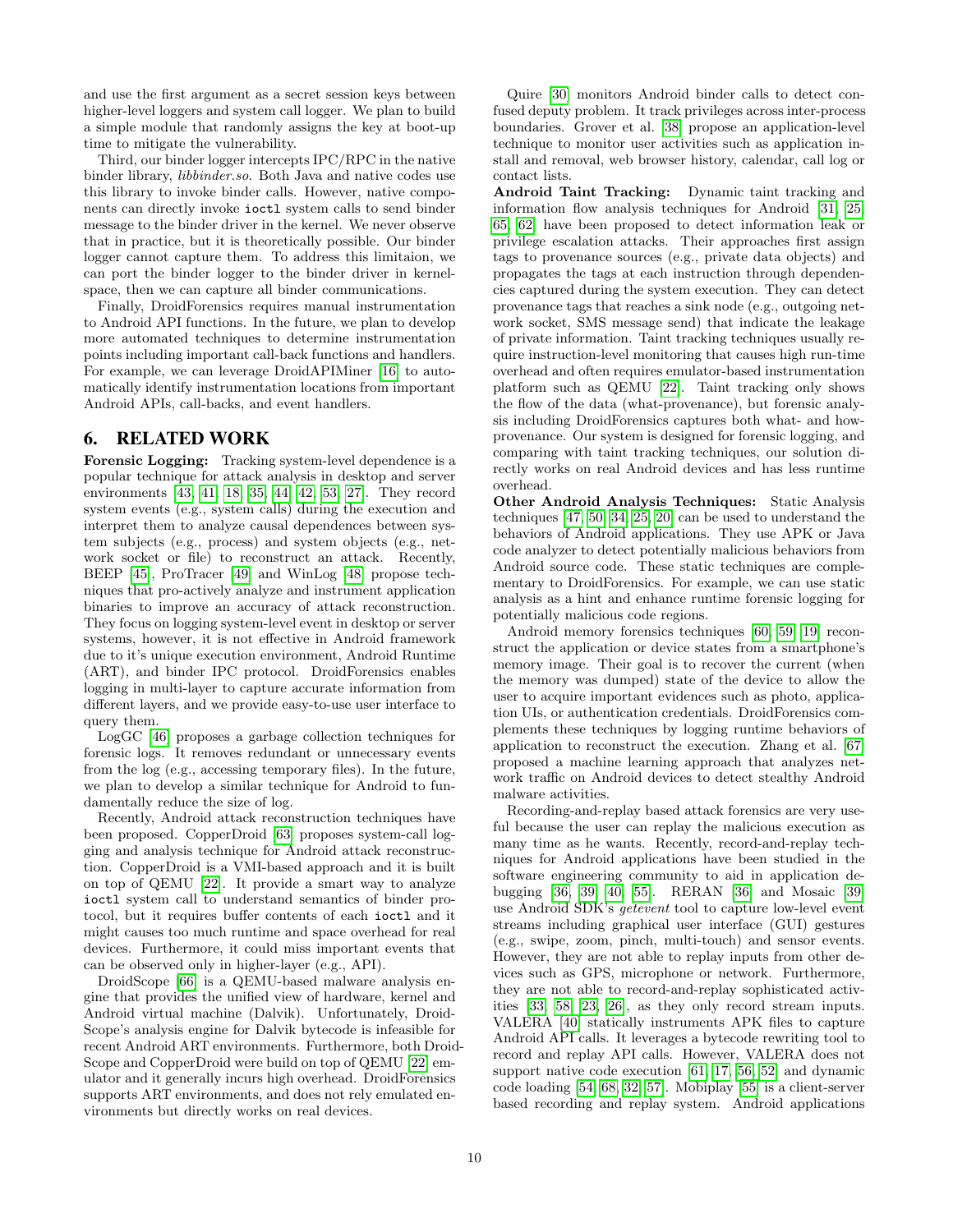run on a server that emulates the exact same environment as the mobile phone, and the server transfers a GUI display to the mobile device that the user interacts with.

## <span id="page-10-5"></span>7. CONCLUSION

In this paper, we have presented DroidForensics, a multilayer forensic logging technique for Android. DroidForensics captures important Android events from Android API, Binder and system calls layers. API logger collects information about Android API calls that contain high-level semantics of an application. Binder logger captures inter-process communications that represent causal relations between processes, and system call logger efficiently monitors low-level system events. We also develop an easy-to-use interface for Android attack investigation. The user can compose SQL-like queries to inspect an attack and DroidForensics provides causal graphs to the user. The user can iteratively refine queries based on previous results.

Our experiments have shown that DroidForensics has low runtime overhead (2.9% on avg.) and low space overhead (up to 168 MByte during 24 hours) on Nexus 6 and Nexus 9 devices. We evaluate DroidForensics with 30 real-world Android malwares and the results show that DroidForensics is effective in reconstruction of Android attacks. Our compatibility tests present that DroidForensics maintains the same level of compatibility as original Android.

#### Acknowledgment

We thank the anonymous reviewers for their insightful comments. This research was, in part, supported by the United States Air Force and Defense Advanced Research Agency (DARPA) under Contract No. FA8650-15-C-7562 and funds from the University of Cincinnati CECH. Any opinions, findings, and conclusions or recommendations expressed in this material are those of the authors and do not necessarily reflect the views of our sponsors.

#### 8. REFERENCES

- <span id="page-10-18"></span>[1] 3dmark. [https://www.futuremark.com/benchmarks/](https://www.futuremark.com/benchmarks/3dmark/android/) [3dmark/android/.](https://www.futuremark.com/benchmarks/3dmark/android/)
- <span id="page-10-22"></span>[2] Android compatibility test suite (cts). [https://source.android.com/compatibility/cts/.](https://source.android.com/compatibility/cts/)
- <span id="page-10-19"></span><span id="page-10-4"></span>[3] Antutu. [http://www.antutu.com/en/index.shtml.](http://www.antutu.com/en/index.shtml) [4] Auditdandroid.
	- [https://github.com/nwhusted/AuditdAndroid.](https://github.com/nwhusted/AuditdAndroid)
- <span id="page-10-11"></span>[5] Binder ipc mechanism. [http://www.angryredplanet.com/˜hackbod/](http://www.angryredplanet.com/~hackbod/openbinder/docs/html/BinderIPCMechanism.html) [openbinder/docs/html/BinderIPCMechanism.html.](http://www.angryredplanet.com/~hackbod/openbinder/docs/html/BinderIPCMechanism.html)
- <span id="page-10-21"></span>[6] Contagio mobile. [http://contagiominidump.blogspot.com.es/.](http://contagiominidump.blogspot.com.es/)
- <span id="page-10-20"></span>[7] Discomakr. [https://play.google.com/store/apps/](https://play.google.com/store/apps/details?id=ch.ethz.disco.gino.androidbenchmarkaccessibilityrecorder&hl=en/) [details?id=ch.ethz.disco.gino.](https://play.google.com/store/apps/details?id=ch.ethz.disco.gino.androidbenchmarkaccessibilityrecorder&hl=en/) [androidbenchmarkaccessibilityrecorder&hl=en/.](https://play.google.com/store/apps/details?id=ch.ethz.disco.gino.androidbenchmarkaccessibilityrecorder&hl=en/)
- <span id="page-10-14"></span>[8] Dtrace. [http://dtrace.org/blogs/.](http://dtrace.org/blogs/)
- <span id="page-10-10"></span>[9] errno - number of last error. [http:](http://man7.org/linux/man-pages/man3/errno.3.html) [//man7.org/linux/man-pages/man3/errno.3.html.](http://man7.org/linux/man-pages/man3/errno.3.html)
- <span id="page-10-16"></span>[10] Pcmark for android. [https://www.futuremark.com/](https://www.futuremark.com/benchmarks/pcmark-android/) [benchmarks/pcmark-android/.](https://www.futuremark.com/benchmarks/pcmark-android/)
- <span id="page-10-1"></span>[11] Redhat linux audit. [https://people.redhat.com/sgrubb/audit/.](https://people.redhat.com/sgrubb/audit/)
- <span id="page-10-7"></span>[12] Sysdig. [http://www.sysdig.org/.](http://www.sysdig.org/)
- <span id="page-10-17"></span>[13] Tabletmark.
- <span id="page-10-6"></span>[14] Trojan:android/avpass.c. [https://www.f-secure.com/](https://www.f-secure.com/v-descs/trojan_android_avpass_c.shtml) [v-descs/trojan](https://www.f-secure.com/v-descs/trojan_android_avpass_c.shtml) android avpass c.shtml.
- <span id="page-10-15"></span>[15] Using the linux kernel tracepoints. [https://www.](https://www.kernel.org/doc/Documentation/trace/tracepoints.txt/) [kernel.org/doc/Documentation/trace/tracepoints.txt/.](https://www.kernel.org/doc/Documentation/trace/tracepoints.txt/)
- <span id="page-10-24"></span>[16] Y. Aafer, W. Du, and H. Yin. Droidapiminer: Mining api-level features for robust malware detection in android. In SecureComm '13. 2013.
- <span id="page-10-12"></span>[17] V. Afonso, A. Bianchi, Y. Fratantonio, A. Doupe, M. Polino, P. d. Geus, C. Kruegel, and G. Vign. Going native: Using a large-scale analysis of android apps to create a practical native-code sandboxing policy. In NDSS '16.
- <span id="page-10-25"></span>[18] P. Ammann, S. Jajodia, and P. Liu. Recovery from malicious transactions. IEEE Trans. on Knowl. and Data Eng., 2002.
- <span id="page-10-29"></span>[19] D. Apostolopoulos, G. Marinakis, C. Ntantogian, and C. Xenakis. Discovering authentication credentials in volatile memory of android mobile devices. In In Collaborative, Trusted and Privacy-Aware e/m-Services, 2015.
- <span id="page-10-28"></span>[20] D. Arp, M. Spreitzenbarth, H. Malte, H. Gascon, and K. Rieck. Drebin : Effective and Explainable Detection of Android Malware in Your Pocket. In NDSS '14.
- <span id="page-10-13"></span>[21] S. Arzt, S. Rasthofer, C. Fritz, E. Bodden, A. Bartel, J. Klein, Y. Le Traon, D. Octeau, and P. McDaniel. Flowdroid: Precise context, flow, field, object-sensitive and lifecycle-aware taint analysis for android apps. In PLDI '14.
- <span id="page-10-3"></span>[22] F. Bellard. Qemu, a fast and portable dynamic translator. In USENIX ATEC '05.
- <span id="page-10-30"></span>[23] A. Bianchi, J. Corbetta, L. Invernizzi, Y. Fratantonio, C. Kruegel, and G. Vigna. What the app is that? deception and countermeasures in the android user interface. In S&P '15.
- <span id="page-10-23"></span>[24] K. D. Bowers, C. Hart, A. Juels, and N. Triandopoulos. PillarBox: Combating Next-Generation Malware with Fast Forward-Secure Logging. In RAID '14.
- <span id="page-10-9"></span>[25] Y. Cao, Y. Fratantonio, A. Bianchi, M. Egele, C. Kruegel, G. Vigna, and Y. Chen. EdgeMiner: Automatically Detecting Implicit Control Flow Transitions through the Android Framework. In NDSS '15.
- <span id="page-10-31"></span>[26] Q. A. Chen, Z. Qian, and Z. M. Mao. Peeking into your app without actually seeing it: Ui state inference and novel android attacks. In Usenix Security '14.
- <span id="page-10-26"></span>[27] J. Chow, B. Pfaff, T. Garfinkel, K. Christopher, and M. Rosenblum. Understanding data lifetime via whole system simulation. In SSYM'04.
- <span id="page-10-0"></span>[28] CVE-2015-3864. [https://cve.mitre.org/cgi-bin/](https://cve.mitre.org/cgi-bin/cvename.cgi?name=CVE-2015-3864) [cvename.cgi?name=CVE-2015-3864.](https://cve.mitre.org/cgi-bin/cvename.cgi?name=CVE-2015-3864)
- <span id="page-10-2"></span>[29] D. Devecsery, M. Chow, X. Dou, J. Flinn, and P.M. Chen. Eidetic Systems. In OSDI '14
- <span id="page-10-27"></span>[30] M. Dietz, A. Shu, and D. S. Wallach. Quire : Lightweight Provenance for Smart Phone Operating Systems. In Usenix Security '11.
- <span id="page-10-8"></span>[31] W. Enck, P. Gilbert, S. Han, V. Tendulkar, B.-G. . G. Chun, L. P. Cox, J. Jung, P. McDaniel, and A. N. Sheth. TaintDroid: an information-flow tracking system for realtime privacy monitoring on smartphones. In OSDI'10.

[https://bapco.com/products/tabletmark/.](https://bapco.com/products/tabletmark/)